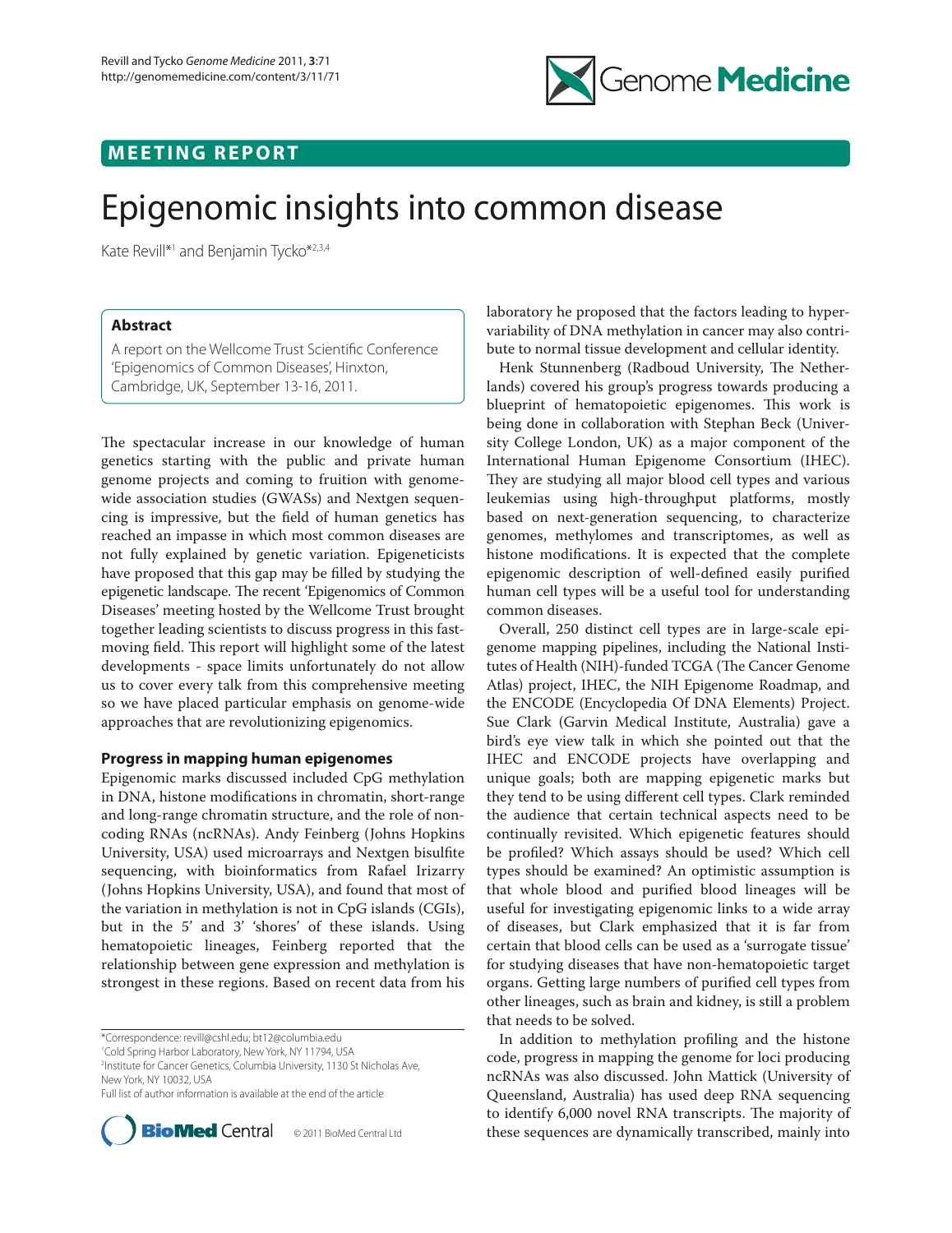long ncRNAs (lncRNAs), of which hundreds or thousands show cell-type-specific differential expression. Functional studies in mice are now starting to define lncRNAs as major contributors to phenotypes, so this class of transcripts may well turn out to affect individual susceptibility to some common human diseases.

### **Bioinformatics in epigenomic mapping**

Bioinformatics is a key component in sorting out the complexity of epigenetic marks. Manolis Kellis (Massachusetts Institute of Technology, USA) emphasized that the number of possible combinations of histone modifications is astronomical. To simplify and extract useful information, his group looked for combinations of histone marks that are highly recurrent at multiple genomic locations and that might track with particular functions in gene regulation. These functionally significant combinations of histone marks are now incorporated into the human genome browser at the University of California, Santa Cruz, USA. A key advance has been the ability to predict *in silico* which upstream and downstream enhancer elements are functionally relevant to which nearby genes. There are also obvious applications in interpreting non-coding variants found in GWASs.

Irizarry cited examples of misleading batch effects that affected the conclusions of profiling studies and GWASs and even led to retractions of publications. He emphasized that an initial screening of datasets by principal component analysis is good for catching such artifacts. Irizarry went on to coin the phrase 'bump hunting' to refer to picking out meaningful patterns in a noisy background of CpG methylation data. 'Smoothing' of the data involves drawing best-fit lines through the choppy data to find edges of CGIs and other key features of the epigenetic landscape. Importantly, he showed that this procedure facilitates informative whole genome bisulfite sequencing at a lower depth and thus lower total cost.

## **Regulation of DNA methylation and chromatin domains**

In his keynote address, Peter Jones (University of Southern California, USA) presented his work on genome-wide nucleosome mapping. By using a bacterial methyltransferase to add methyl groups to accessible, nucleosome-free, promoter regions at GpC (not CpG) dinucleotides in a single bisulfite sequencing experiment, native CpG methylation and nucleosome mapping can simultaneously be performed on the same DNA molecule. This work revealed that DNA methylation encroaches over time on promoters that are wound around nucleosomes, while it remains excluded from active, nucleosome-free, promoters. This encroachment on nucleosome-occupied promoter sequences can be explained by the known high affinity of *de novo* methyltransferases for nucleosome-bound DNA. Continuing with a related theme, Adrian Bird (University of Edinburgh, UK) described the presence of approximately 6,000 CGIs that have no association with any obvious genes or are intergenic. He terms these 'orphan islands'. Intergenic orphan islands are much more variable for methylation during development and therefore are interesting for understanding the biological function of methylation.

Recently the presence of the 'sixth base', 5-hydroxymethylcytosine (5hmC), has provided a possible explanation for rapid active or passive cytosine demethylation. Wolf Reik (University of Cambridge, UK) discussed mechanisms of epigenetic reprogramming focusing on TET1, an mC-hydroxylating enzyme that is produced from a gene that becomes methylated and silenced with cell differentiation. His experiments suggest that production of TET1 in embryonic cells is indeed important for the cytosine demethylation that is a key feature of epigenetic reprogramming early in development. Amanda Fisher (Imperial College London, UK) finds increased 5hmC at several silent genes in human B cell-mouse embryonic stem cell heterokaryons immediately after reprogramming. This reprogramming is blocked in embryonic stem cells deficient for PC1 or PC2, indicating that the polycomb complexes are crucial. In a presentation on the classic epigenetic model system X chromosome inactivation, Edith Heard (Institute Curie, France) showed evidence for novel regulatory elements within the highly complex and multipartite 10 Mb XIC region. She finds that this region is riddled with regulatory transcription factor sites and chromatin immunoprecipitation-sequencing (ChIP-SEQ) peaks, suggesting that we need to look beyond just chromatin and examine long-range subnuclear organization. Her allele-specific chromosome conformation capture data are revealing megabase-scale DNA domains with a preponderance of specific chromatin markings. This same concept has also emerged from recent DNA methylation mapping studies in cancer cells by the Clark and Feinberg laboratories, which led to some repartee on nomenclature ('blobs'?) for this novel and possibly fundamental type of longrange epigenomic structure.

#### **Genetic-epigenetic interactions**

Not unexpectedly, given the strong interest of human geneticists in developing 'post-GWAS' approaches for studying complex diseases, genetic-epigenetic interactions turned out to be one of the recurrent themes. We (Tycko) discussed published and unpublished data from our group showing that genetic haplotypes can exert a major influence on DNA methylation patterns. For many loci, the methylation status of CpG dinucleotides can be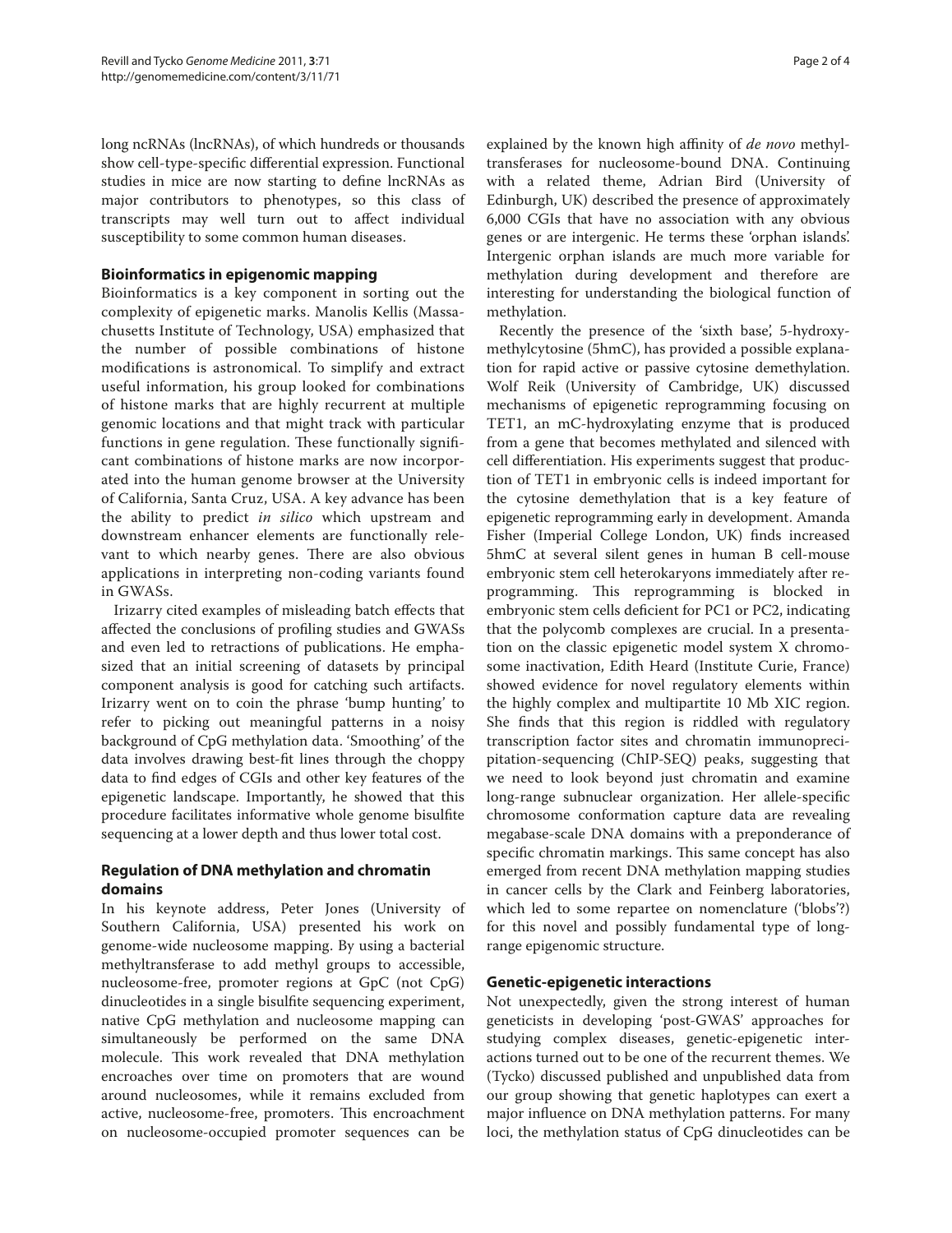predicted simply by knowing the genotype at adjacent SNPs. This *cis*-acting genetic-epigenetic relationship, haplotype-dependent allele-specific methylation (ASM), was first revealed using SNP arrays, and it is now being studied using Nextgen bisulfite sequencing. Mapping ASM across human epigenomes has a practical application, namely to find regulatory SNPs and haplotypes, which betray their presence by conferring a physical asymmetry in DNA methylation between the two alleles. Some of these SNPs and haplotypes will co-map with GWAS peaks, and this genetic-epigenetic co-mapping can provide molecular proof that the GWAS signal is a true positive, reflecting the presence of a *bona fide* regulatory variant.

This idea is being developed by other laboratories, including Jon Mill's research group (King's College London, UK). His laboratory has focused on DNA methylation profiling of brain tissue, towards an understanding of the epigenetics of neuropsychiatric and neurodegenerative diseases. Using methylation-dependent immunoprecipitation he can distinguish among brain cortical regions by their methylation signatures. Slightly different from Feinberg's findings in other tissues, intragenic CGIs and non-CGI promoters are the most abundant tissue-specific differentially methylated regions in Mill's data from brain.

## **Epigenome-wide association studies: are EWASs the new GWASs?**

Applying ASM mapping and related modalities such as allele-specific expression and DNAse hypersensitivity mapping to extract maximum information from GWASs is straightforward, but making links to common diseases using epigenetic information by itself will be much more challenging. Just as this took some time in GWASs, the ground rules for study design and statistical analysis in the epigenome-wide association study (EWAS) field are only just starting to emerge. To control for shared genetic factors twin studies will be very important: while methylation profiling in monozygotic and dizygotic twins reveals that methylation patterns differ between twin pairs but are mostly similar within pairs (reflecting the *cis*-acting influence of shared haplotypes on DNA methylation patterns), research in monozygotic twins with high discordance rates for common diseases suggests that environmental or stochastic epigenetic factors can also produce some differences within pairs. This concept is at the core of the EWAS approach, and it has motivated several large cohort studies using twin pairs. Talks by Vardhman Rakyan (Queen Mary University of London, UK), Tim Spector (Kings College London, UK) and Stephen Kingsmore (National Center for Genome Resources, USA) presented some very early findings from these types of longitudinal studies.

## **Environmental influences on epigenomes**

Inter-individual epigenetic variability can occur at any point in an individual's lifetime but *in utero* development is a key period during which the epigenome is susceptible to environmental exposures such as infection, poor diet or other types of maternal stress. In a thoughtful presentation on epigenetics and the determination of phenotypes Emma Whitelaw (University of Western Australia, Australia) emphasized that the apparently simple sequence of (exposure  $\rightarrow$  change in DNA methylation  $\rightarrow$  phenotype) may not really be so simple; it could alternatively be (exposure  $\rightarrow$  altered cell types  $\rightarrow$ phenotype), in which case the change in methylation is essentially an artifact of the altered cellular composition. So we need to be careful in interpreting data as to whether epigenetic marks are 'instructive' or causal, versus secondary. She suggested that it may well be that only special types of promoters are influenced by environmental effects on CpG methylation, for example, the mouse *Avy* allele, which is a retroviral long terminal repeat insertion in the *Agouti* locus that confers sensitivity of coat color to maternal diets. While this special case has raised the idea that alleles like this may exist in humans, in fact it is difficult to find data that confirm this idea without a possible artifactual explanation. With regard to possible transgenerational epigenetic effects, it is important to remember that such effects do not necessarily reflect true gametic transmission of an epigenetic mark; uterine environment, maternal health and infectious agents are other possibilities. This caveat was emphasized by Oliver Rando (University of Massachusetts, USA) whose experiments in mice are designed to test for paternal not maternal effects; to exclude artifacts of the uterine environment as much as possible. They asked whether paternal diet influences gene expression in the offspring and found a group of differentially expressed genes. However, it is not yet known whether this effect on gene expression is due to altered epigenetics in sperm: there could be alternative explanations.

## **Future perspectives**

From this conference it was clear that mechanistic and mapping studies in the new field of epigenomics are making great strides. However, the question of how to best utilize epigenomic data for uncovering novel disease loci remained very much open. An important panel discussion outlined the challenges in interpreting epigenetic profiles, which by nature are phenotypic, tissue specific and dynamic and thus prone to confounders and so-called 'reverse causation'. While the idea of using epigenetic mapping as a tool in conjunction with standard GWASs was well accepted, it was emphasized that the pure EWAS approach cannot, by itself,